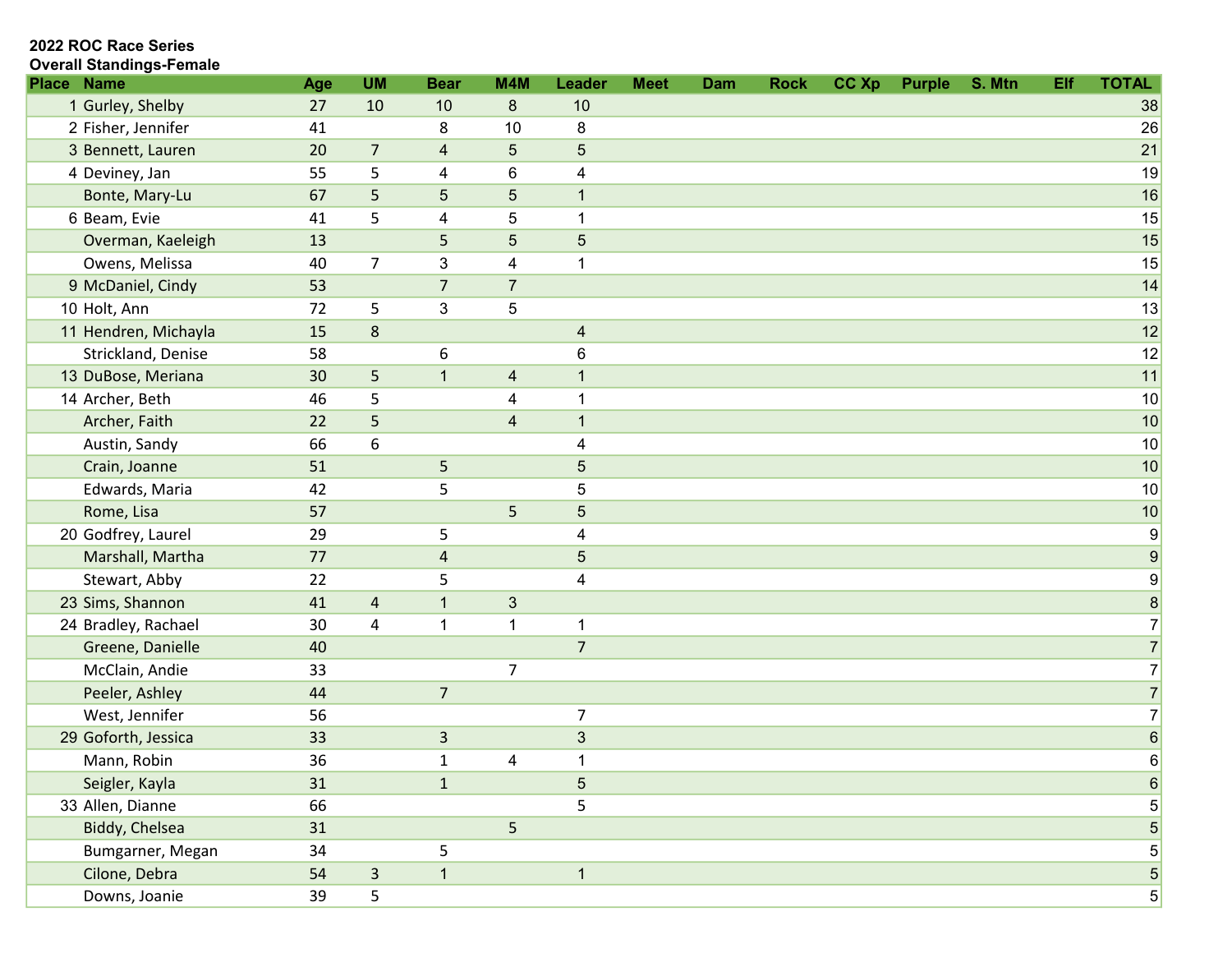| <b>Place</b> | <b>Name</b>            | Age | <b>UM</b>      | <b>Bear</b>    | M4M            | Leader                  | <b>Meet</b> | <b>Dam</b> | <b>Rock</b> | CC Xp | <b>Purple</b> | S. Mtn | Elf | <b>TOTAL</b>    |
|--------------|------------------------|-----|----------------|----------------|----------------|-------------------------|-------------|------------|-------------|-------|---------------|--------|-----|-----------------|
|              | Emory, Tammy           | 53  | $\overline{4}$ | $\mathbf{1}$   |                |                         |             |            |             |       |               |        |     | 5               |
|              | Gettys, Willa          | 16  |                | 5              |                |                         |             |            |             |       |               |        |     | $5\phantom{.0}$ |
|              | Glover, Karen          | 54  |                | $\sqrt{4}$     |                | $\mathbf{1}$            |             |            |             |       |               |        |     | 5               |
|              | Graber, Jamie          | 28  |                |                | 5              |                         |             |            |             |       |               |        |     | $5\overline{)}$ |
|              | Ledford, Donna         | 60  |                | $\mathbf 1$    | $\overline{4}$ |                         |             |            |             |       |               |        |     | $\sqrt{5}$      |
|              | Lovelace, Carrie       | 29  |                |                |                | 5                       |             |            |             |       |               |        |     | 5               |
|              | Lowery, Halle          | 16  |                |                |                | 5                       |             |            |             |       |               |        |     | 5 <sup>2</sup>  |
|              | McBrayer, Lillian      | 36  |                |                | 5              |                         |             |            |             |       |               |        |     | $5\phantom{.0}$ |
|              | Merrison, Sarah        | 39  |                | 5              |                |                         |             |            |             |       |               |        |     | $5\overline{)}$ |
|              | North, Gina            | 48  |                | 5              |                |                         |             |            |             |       |               |        |     | 5               |
|              | Oettinger, A.          | 11  |                | $\mathbf{1}$   |                | $\overline{\mathbf{4}}$ |             |            |             |       |               |        |     | 5 <sup>5</sup>  |
|              | Owen, Jenn             | 49  |                |                |                | 5                       |             |            |             |       |               |        |     | $5\overline{)}$ |
|              | Penson, Melissa        | 49  |                |                | 5              |                         |             |            |             |       |               |        |     | 5 <sup>5</sup>  |
|              | Pharr, Joyce           | 75  |                | 5              |                |                         |             |            |             |       |               |        |     | $\overline{5}$  |
|              | Teague, Peyton         | 20  |                | $\mathbf 1$    | $\mathfrak{S}$ | $\mathbf{1}$            |             |            |             |       |               |        |     | $5\overline{)}$ |
|              | Tidball, Viviana       | 35  |                |                |                | 5                       |             |            |             |       |               |        |     | $5\overline{)}$ |
|              | Toney (Roberts), Angel | 43  | 3              |                | $\mathbf{1}$   | $\overline{\mathbf{1}}$ |             |            |             |       |               |        |     | $\overline{5}$  |
|              | Walker, Marsha         | 50  |                |                | 5              |                         |             |            |             |       |               |        |     | $5 \vert$       |
|              | Whitmire, Lori         | 56  |                | 5              |                |                         |             |            |             |       |               |        |     | 5               |
|              | Wilson, Noelle         | 16  |                | 4              |                | 1                       |             |            |             |       |               |        |     | $5 \vert$       |
|              | 57 Bailey, Holly       | 46  |                | $\overline{4}$ |                |                         |             |            |             |       |               |        |     |                 |
|              | Camp, Toni             | 55  |                |                | 4              |                         |             |            |             |       |               |        |     |                 |
|              | Francis, Jill          | 46  |                |                |                | $\overline{\mathbf{r}}$ |             |            |             |       |               |        |     |                 |
|              | Hamrick, Penny         | 54  |                | $\mathbf{1}$   |                | $\mathbf 3$             |             |            |             |       |               |        |     |                 |
|              | High, Ali              | 27  |                | 3              |                | $\mathbf 1$             |             |            |             |       |               |        |     |                 |
|              | Hutchins, Lauren       | 38  |                | 4              |                |                         |             |            |             |       |               |        |     |                 |
|              | Johnson, Theresa       | 64  |                | $\overline{4}$ |                |                         |             |            |             |       |               |        |     |                 |
|              | Mundy, Anita           | 51  |                |                | 4              |                         |             |            |             |       |               |        |     | 4               |
|              | Oglesby, S.            | 11  |                | $\sqrt{4}$     |                |                         |             |            |             |       |               |        |     | 4               |
|              | Patterson, Brittany    | 38  |                |                |                | 4                       |             |            |             |       |               |        |     | 4               |
|              | Radford, Kelly         | 33  |                | $\overline{4}$ |                |                         |             |            |             |       |               |        |     |                 |
|              | Roberts, Aubree        | 6   |                |                | 4              |                         |             |            |             |       |               |        |     |                 |
|              | Self, Ashley           | 29  |                | $\overline{4}$ |                |                         |             |            |             |       |               |        |     | 4               |
|              | Sims, Jeanette         | 42  |                |                |                | 4                       |             |            |             |       |               |        |     | $\vert 4 \vert$ |
|              | Smith, Amy             | 53  |                |                |                | $\overline{\mathbf{4}}$ |             |            |             |       |               |        |     | $\vert 4 \vert$ |
|              | Smith, Lisa            | 55  |                | $\mathbf{1}$   |                | $\mathfrak{S}$          |             |            |             |       |               |        |     | $\vert 4 \vert$ |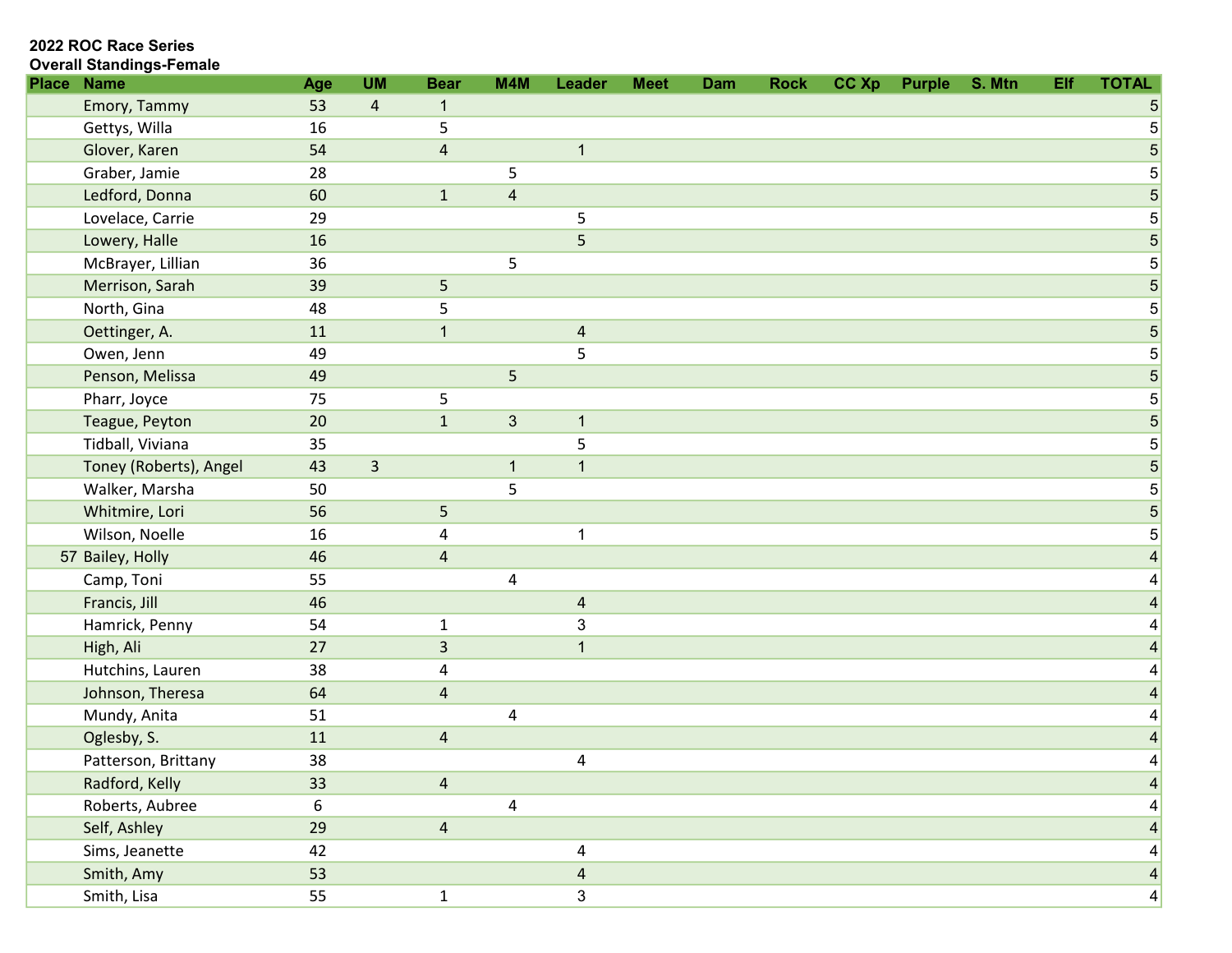| <b>Place</b> | <b>Name</b>       | Age              | <b>UM</b> | <b>Bear</b>    | M4M            | Leader         | <b>Meet</b> | Dam | <b>Rock</b> | CC Xp | <b>Purple</b> | S. Mtn | Elf | <b>TOTAL</b>                 |
|--------------|-------------------|------------------|-----------|----------------|----------------|----------------|-------------|-----|-------------|-------|---------------|--------|-----|------------------------------|
|              | Summerlin, Hannah | 30               |           |                |                | 4              |             |     |             |       |               |        |     |                              |
|              | Tisdale, Sarah    | 43               |           | $\mathbf{1}$   |                | 3              |             |     |             |       |               |        |     |                              |
|              | 75 Crain, Maeli   | 15               |           | $\overline{3}$ |                |                |             |     |             |       |               |        |     | $\mathbf{3}$                 |
|              | Davis, Charlotte  | 10               |           |                | 3              |                |             |     |             |       |               |        |     | $\lvert 3 \rvert$            |
|              | Dobbins, Sheila   | 51               |           | $\overline{3}$ |                |                |             |     |             |       |               |        |     | $\mathbf{3}$                 |
|              | Edwards, Emily    | 36               |           | 3              |                |                |             |     |             |       |               |        |     | $\mathbf{3}$                 |
|              | Fincher, Julie    | 45               |           |                |                | $\mathsf 3$    |             |     |             |       |               |        |     | 3                            |
|              | Harris, E.        | 9                |           |                |                | $\overline{3}$ |             |     |             |       |               |        |     | $\mathbf{3}$                 |
|              | Harsh, Debbie     | 46               |           |                | $\overline{3}$ |                |             |     |             |       |               |        |     | 3                            |
|              | Lynch, Ansley     | 20               |           | 3              |                |                |             |     |             |       |               |        |     | $\mathbf{3}$                 |
|              | McDaniel, Jessie  | 15               |           |                |                | $\overline{3}$ |             |     |             |       |               |        |     | 3                            |
|              | McFarland, Casse  | 14               |           | 3              |                |                |             |     |             |       |               |        |     | $\mathbf{3}$                 |
|              | Norville, Wavolyn | 65               |           |                | 3              |                |             |     |             |       |               |        |     | $\mathbf{3}$                 |
|              | Owens, Amy        | 46               |           | 3              |                |                |             |     |             |       |               |        |     | $\mathbf{3}$                 |
|              | Pinter, Victoria  | 28               |           |                |                | $\overline{3}$ |             |     |             |       |               |        |     | $\mathbf{3}$                 |
|              | Pratt, Misty      | 32               |           | $\mathbf{1}$   | 1              | 1              |             |     |             |       |               |        |     | $\mathbf{3}$                 |
|              | Short, Baylee     | 20               |           |                |                | $\overline{3}$ |             |     |             |       |               |        |     | 3                            |
|              | SHUFORD, jane     | 61               |           |                |                | 3              |             |     |             |       |               |        |     | $\mathbf{3}$                 |
|              | Simpson, Susan    | 56               |           |                | $\overline{3}$ |                |             |     |             |       |               |        |     | $\mathbf{3}$                 |
|              | Snell, Kathy      | 62               |           | $\mathsf{3}$   |                |                |             |     |             |       |               |        |     | $\mathbf{3}$                 |
|              | Taylor, Maxine    | 56               |           | $\overline{3}$ |                |                |             |     |             |       |               |        |     | 3                            |
|              | Vaughan, Beverly  | 36               |           |                |                | $\mathsf{3}$   |             |     |             |       |               |        |     | 3                            |
|              | Wheat, Tricia     | 30               |           |                | $\overline{3}$ |                |             |     |             |       |               |        |     | 3                            |
|              | 96 Bradley, E.    | 10               |           | $\mathbf{1}$   |                | $\mathbf 1$    |             |     |             |       |               |        |     | $\overline{2}$               |
|              | Cain, Sherri      | 40               |           | $\mathbf 1$    |                | $\mathbf 1$    |             |     |             |       |               |        |     | $\vert$ 2                    |
|              | Carpenter, O.     | 11               |           | $\mathbf{1}$   |                |                |             |     |             |       |               |        |     | $\mathbf{2}$                 |
|              | Dembicke, L.      | 10               |           | $\mathbf 1$    |                | $\mathbf{1}$   |             |     |             |       |               |        |     | $\overline{2}$               |
|              | Dotson, Jenna     | 27               |           | $\mathbf{1}$   |                |                |             |     |             |       |               |        |     | $\left  \frac{2}{2} \right $ |
|              | Edwards, Jada     | 26               |           | $\mathbf 1$    |                | $\mathbf{1}$   |             |     |             |       |               |        |     | $\overline{2}$               |
|              | Fowler, K.        | 11               |           | $\mathbf{1}$   |                | 1              |             |     |             |       |               |        |     | $\left 2\right $             |
|              | Gentry, J.        | $\boldsymbol{9}$ |           | $\mathbf{1}$   |                |                |             |     |             |       |               |        |     | $\left  \frac{2}{2} \right $ |
|              | Greenlee, K.      | 10               |           | $\mathbf{1}$   |                |                |             |     |             |       |               |        |     | $\left 2\right $             |
|              | Greenlee, Kendra  | 42               |           | $\mathbf{1}$   |                |                |             |     |             |       |               |        |     | $\vert$ 2                    |
|              | Huckabee, B.      | 8                |           | $\mathbf{1}$   |                |                |             |     |             |       |               |        |     | $\left  \frac{2}{2} \right $ |
|              | Mendoza, K.       | $\overline{7}$   |           | $\mathbf{1}$   |                | $\mathbf{1}$   |             |     |             |       |               |        |     | $\mathbf{2}$                 |
|              | Millwood, Maggie  | 32               |           | $\mathbf{1}$   |                | $\mathbf{1}$   |             |     |             |       |               |        |     | $2\vert$                     |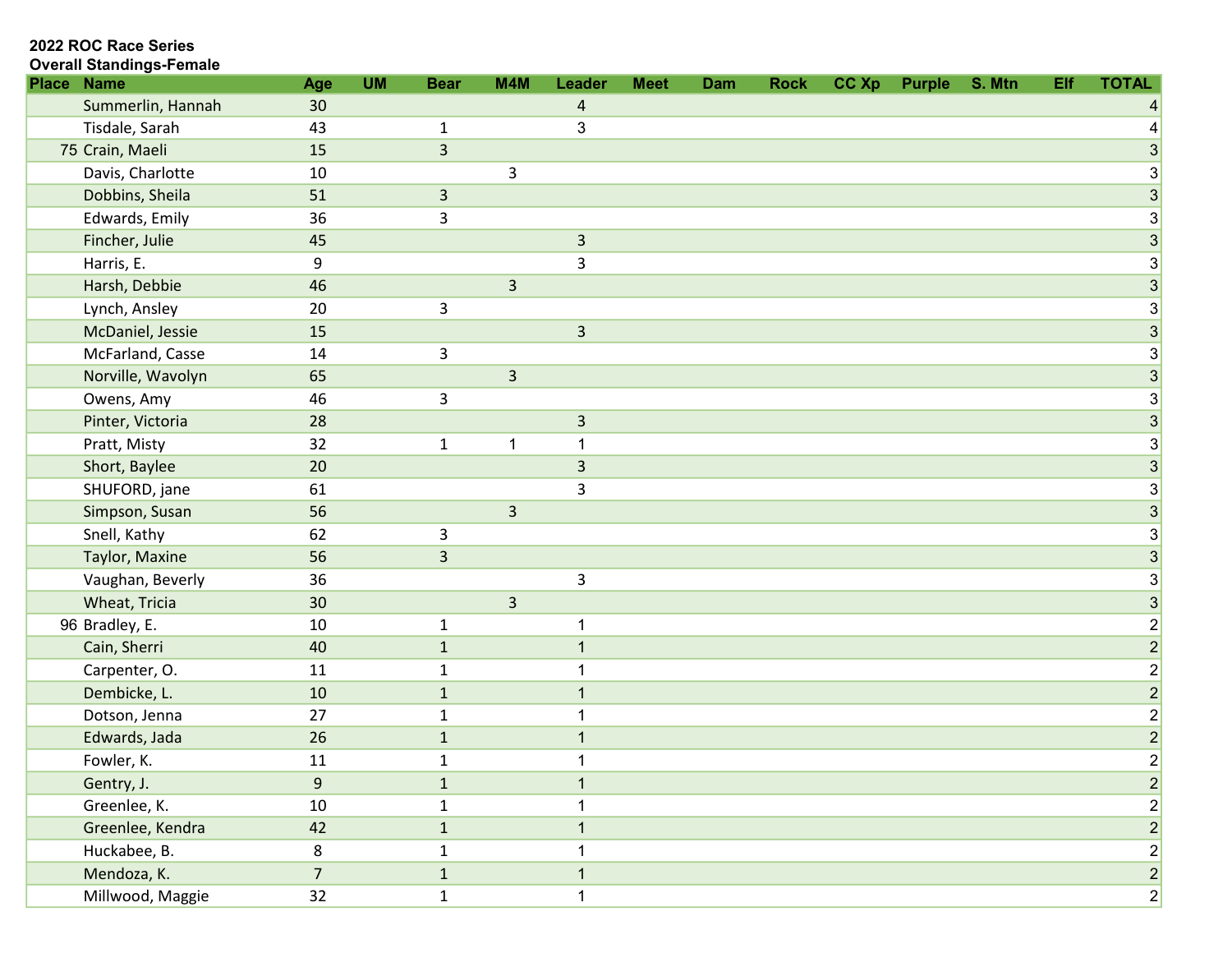2022 ROC Race Series

| <b>Place</b> | <b>Name</b>        | Age              | <b>UM</b> | <b>Bear</b>  | M4M | Leader       | <b>Meet</b> | Dam | <b>Rock</b> | CC Xp | Purple S. Mtn | Elf | <b>TOTAL</b>                 |
|--------------|--------------------|------------------|-----------|--------------|-----|--------------|-------------|-----|-------------|-------|---------------|-----|------------------------------|
|              | Myers, Sherry      | 53               |           | $\mathbf{1}$ |     |              |             |     |             |       |               |     |                              |
|              | Owens, Sara        | 13               |           | 1            |     | 1            |             |     |             |       |               |     | $\overline{2}$               |
|              | Pope, Lacey        | 33               |           | $1\,$        |     | $\mathbf{1}$ |             |     |             |       |               |     | $\overline{2}$               |
|              | Short, M.          | 10               |           | $\mathbf{1}$ |     |              |             |     |             |       |               |     | $\overline{2}$               |
|              | Smith, Jill        | 52               |           | $\mathbf 1$  |     | $\mathbf{1}$ |             |     |             |       |               |     | $\left  \frac{2}{2} \right $ |
|              | Styles, Amber      | 27               |           | 1            |     |              |             |     |             |       |               |     | $\left  \frac{2}{2} \right $ |
|              | Walker, K.         | $\boldsymbol{9}$ |           | $1\,$        |     | $\mathbf{1}$ |             |     |             |       |               |     | $\vert 2 \vert$              |
|              | West, Riley        | 21               |           | $\mathbf{1}$ |     |              |             |     |             |       |               |     | $\overline{2}$               |
|              | Wilkie, S.         | 9                |           | $\mathbf{1}$ |     | $\mathbf{1}$ |             |     |             |       |               |     | $\vert$ 2                    |
|              | Wilson, Jennifer   | 43               |           | $\mathbf 1$  |     | $\mathbf 1$  |             |     |             |       |               |     | $\mathbf{2}$                 |
|              | Withrow, Elizabeth | 37               |           | $1\,$        |     | $\mathbf{1}$ |             |     |             |       |               |     | $\left 2\right $             |
|              | 120 Arwood, S.     | 11               |           |              |     | $\mathbf{1}$ |             |     |             |       |               |     |                              |
|              | B, Mrs.            | 30               |           | $1\,$        |     |              |             |     |             |       |               |     |                              |
|              | Bailey, C.         | 11               |           | $\mathbf{1}$ |     |              |             |     |             |       |               |     |                              |
|              | Bailey, Emily      | 28               |           |              |     | $\mathbf 1$  |             |     |             |       |               |     |                              |
|              | Bailey, K.         | 12               |           | $\mathbf{1}$ |     |              |             |     |             |       |               |     |                              |
|              | Bailey, Kelly      | 14               |           | $\mathbf 1$  |     |              |             |     |             |       |               |     |                              |
|              | Banfield, A.       | 10               |           |              |     | $\mathbf{1}$ |             |     |             |       |               |     |                              |
|              | Banfield, Heather  | 34               |           |              |     | $1\,$        |             |     |             |       |               |     |                              |
|              | Banfield, Kathryn  | 68               |           |              |     | $\mathbf{1}$ |             |     |             |       |               |     |                              |
|              | Banfield, L.       | 8                |           |              |     | $\mathbf{1}$ |             |     |             |       |               |     |                              |
|              | Banfield, O.       | 5                |           |              |     | $\mathbf{1}$ |             |     |             |       |               |     |                              |
|              | Barbosa, Kalyn     | 31               |           |              |     | $1\,$        |             |     |             |       |               |     |                              |
|              | Barker, Haley      | 30               |           |              |     | $\mathbf{1}$ |             |     |             |       |               |     |                              |
|              | Battle, I.         | 9                |           |              |     | $1\,$        |             |     |             |       |               |     |                              |
|              | Beck, Miranda      | 35               |           |              |     | $\mathbf{1}$ |             |     |             |       |               |     |                              |
|              | Bedford, Nancy     | 55               |           |              |     | $\mathbf 1$  |             |     |             |       |               |     |                              |
|              | Belflower, Suzanne | 65               |           | $\mathbf{1}$ |     |              |             |     |             |       |               |     |                              |
|              | Bertocchi, Ornela  | 42               |           |              |     | $\mathbf 1$  |             |     |             |       |               |     |                              |
|              | Blanton, Lindsey   | 34               |           | $\mathbf{1}$ |     |              |             |     |             |       |               |     |                              |
|              | Booth, Amherst     | 45               |           | $1\,$        |     |              |             |     |             |       |               |     | 1                            |
|              | Booth, M.          | 11               |           | $\mathbf{1}$ |     |              |             |     |             |       |               |     |                              |
|              | Bovender, Nell     | 68               |           |              |     | $1\,$        |             |     |             |       |               |     | 1 <sup>1</sup>               |
|              | Bowen, E.          | 12               |           |              |     | $\mathbf 1$  |             |     |             |       |               |     |                              |
|              | Bradley, A.        | 11               |           |              |     | $1\,$        |             |     |             |       |               |     | 1                            |
|              | Bradley, Anita     | 51               |           |              |     | $\mathbf 1$  |             |     |             |       |               |     | 1                            |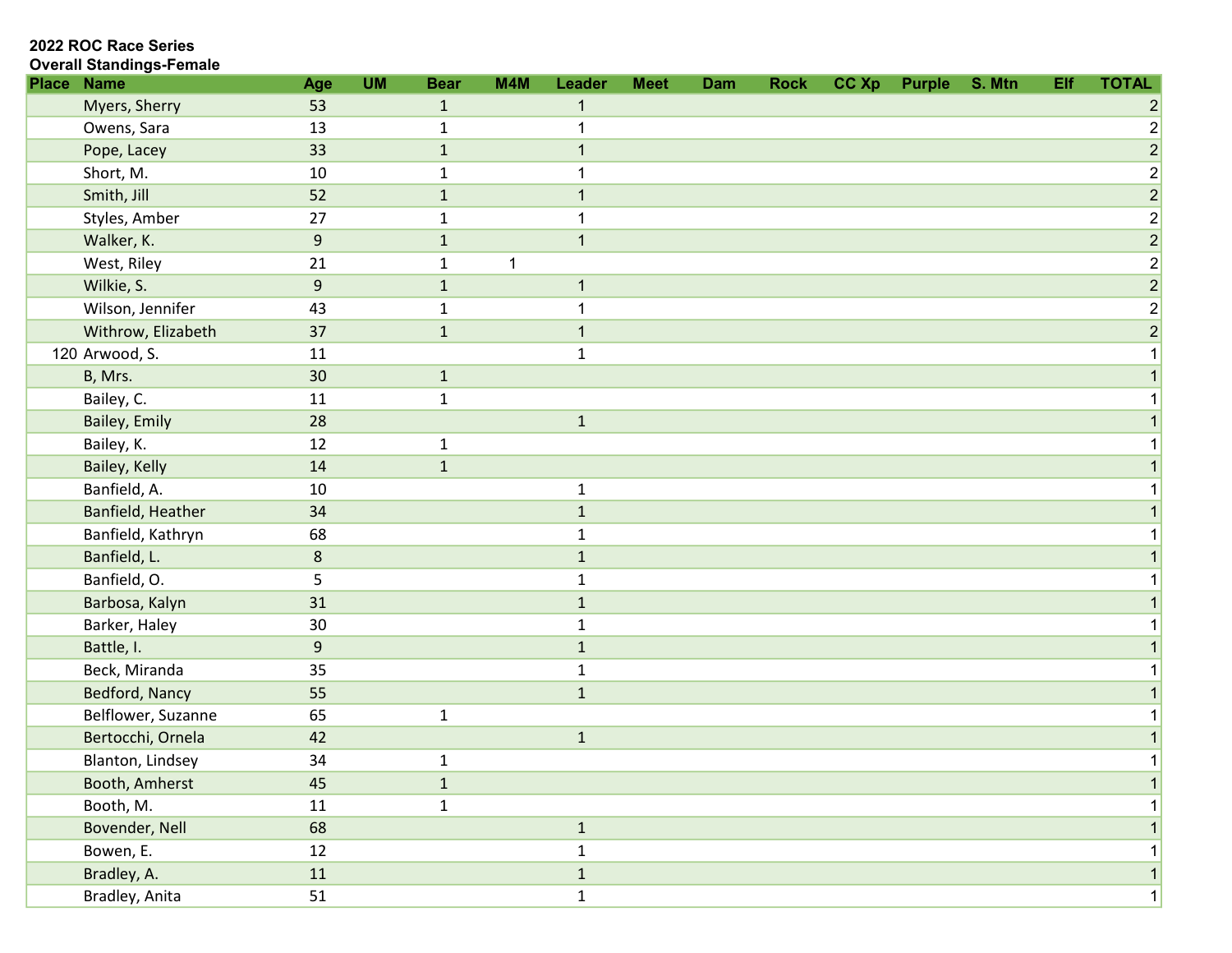| <b>Place</b> | <b>Name</b>               | Age            | <b>UM</b> | <b>Bear</b>  | M4M | Leader       | <b>Meet</b> | <b>Dam</b> | <b>Rock</b> | CC Xp | Purple | S. Mtn | Elf | <b>TOTAL</b> |
|--------------|---------------------------|----------------|-----------|--------------|-----|--------------|-------------|------------|-------------|-------|--------|--------|-----|--------------|
|              | Bradley, T.               | 11             |           | $\mathbf{1}$ |     |              |             |            |             |       |        |        |     |              |
|              | Bright, Sherry            | 55             |           |              |     | $\mathbf 1$  |             |            |             |       |        |        |     |              |
|              | Briscoe, Lindsey          | 32             |           |              |     | $\mathbf 1$  |             |            |             |       |        |        |     |              |
|              | Brooks, Kay               | 71             |           | $\mathbf{1}$ |     |              |             |            |             |       |        |        |     |              |
|              | Brooks, M.                | $10\,$         |           |              |     | $\mathbf 1$  |             |            |             |       |        |        |     |              |
|              | Brush, Mercedes           | 28             |           | 1            |     |              |             |            |             |       |        |        |     |              |
|              | Brush, Sierra             | 27             |           | $\mathbf{1}$ |     |              |             |            |             |       |        |        |     |              |
|              | Bumgardner, Heather       | 33             |           | $\mathbf{1}$ |     |              |             |            |             |       |        |        |     |              |
|              | <b>Bumgardner, Marque</b> | 41             |           | $\mathbf{1}$ |     |              |             |            |             |       |        |        |     |              |
|              | Bumgardner, Sarah         | 32             |           |              |     | $\mathbf 1$  |             |            |             |       |        |        |     |              |
|              | Bumgarner, A.             | 9              |           | $\mathbf{1}$ |     |              |             |            |             |       |        |        |     |              |
|              | Bumgarner, Kyra           | 32             |           |              |     | $\mathbf{1}$ |             |            |             |       |        |        |     |              |
|              | Bumgarner, N.             | $9\,$          |           | $\mathbf{1}$ |     |              |             |            |             |       |        |        |     |              |
|              | Bumgarner, S.             | $\overline{7}$ |           | $\mathbf 1$  |     |              |             |            |             |       |        |        |     |              |
|              | Butler, Randi             | 28             |           |              |     | $\mathbf 1$  |             |            |             |       |        |        |     |              |
|              | Calvert, Andi             | 36             |           |              |     | $\mathbf{1}$ |             |            |             |       |        |        |     |              |
|              | Calvert, M.               | 9              |           |              |     | $\mathbf 1$  |             |            |             |       |        |        |     |              |
|              | Campbell, Audra           | 55             |           | $\mathbf{1}$ |     |              |             |            |             |       |        |        |     |              |
|              | Canipe, P.                | 10             |           |              |     | $\mathbf{1}$ |             |            |             |       |        |        |     |              |
|              | Carpenter, Kelly          | 64             |           | $\mathbf{1}$ |     |              |             |            |             |       |        |        |     |              |
|              | Carsner, Regina           | 34             |           | $\mathbf{1}$ |     |              |             |            |             |       |        |        |     |              |
|              | Carson, W.                | 11             |           |              |     | $\mathbf 1$  |             |            |             |       |        |        |     |              |
|              | Carswell, Jewel           | 73             |           | $\mathbf{1}$ |     |              |             |            |             |       |        |        |     |              |
|              | Clement, Michelle         | 46             |           |              |     | $\mathbf{1}$ |             |            |             |       |        |        |     |              |
|              | Coleman, P.               | 11             |           |              |     | $\mathbf{1}$ |             |            |             |       |        |        |     |              |
|              | Combs, Z.                 | 10             |           |              |     | $\mathbf{1}$ |             |            |             |       |        |        |     |              |
|              | Conn, Bettina             | 61             |           |              |     | $\mathbf{1}$ |             |            |             |       |        |        |     |              |
|              | Conner, M.                | 8              |           |              |     | $\mathbf{1}$ |             |            |             |       |        |        |     |              |
|              | Contreras, Ligia          | 54             |           |              |     | $\mathbf 1$  |             |            |             |       |        |        |     |              |
|              | Cox, A.                   | 10             |           |              |     | $\mathbf{1}$ |             |            |             |       |        |        |     |              |
|              | Cox, Christina            | 33             |           | $\mathbf{1}$ |     |              |             |            |             |       |        |        |     |              |
|              | Date, Stephanie           | 36             |           | 1            |     |              |             |            |             |       |        |        |     |              |
|              | Davis, Amanda             | 39             |           | $\mathbf{1}$ |     |              |             |            |             |       |        |        |     |              |
|              | Davis, M.                 | 10             |           | $\mathbf{1}$ |     |              |             |            |             |       |        |        |     |              |
|              | Deese, C.                 | 10             |           |              |     | $\mathbf{1}$ |             |            |             |       |        |        |     | 1            |
|              | Dezio, Devine             | 23             |           |              |     | $\mathbf{1}$ |             |            |             |       |        |        |     | $\mathbf{1}$ |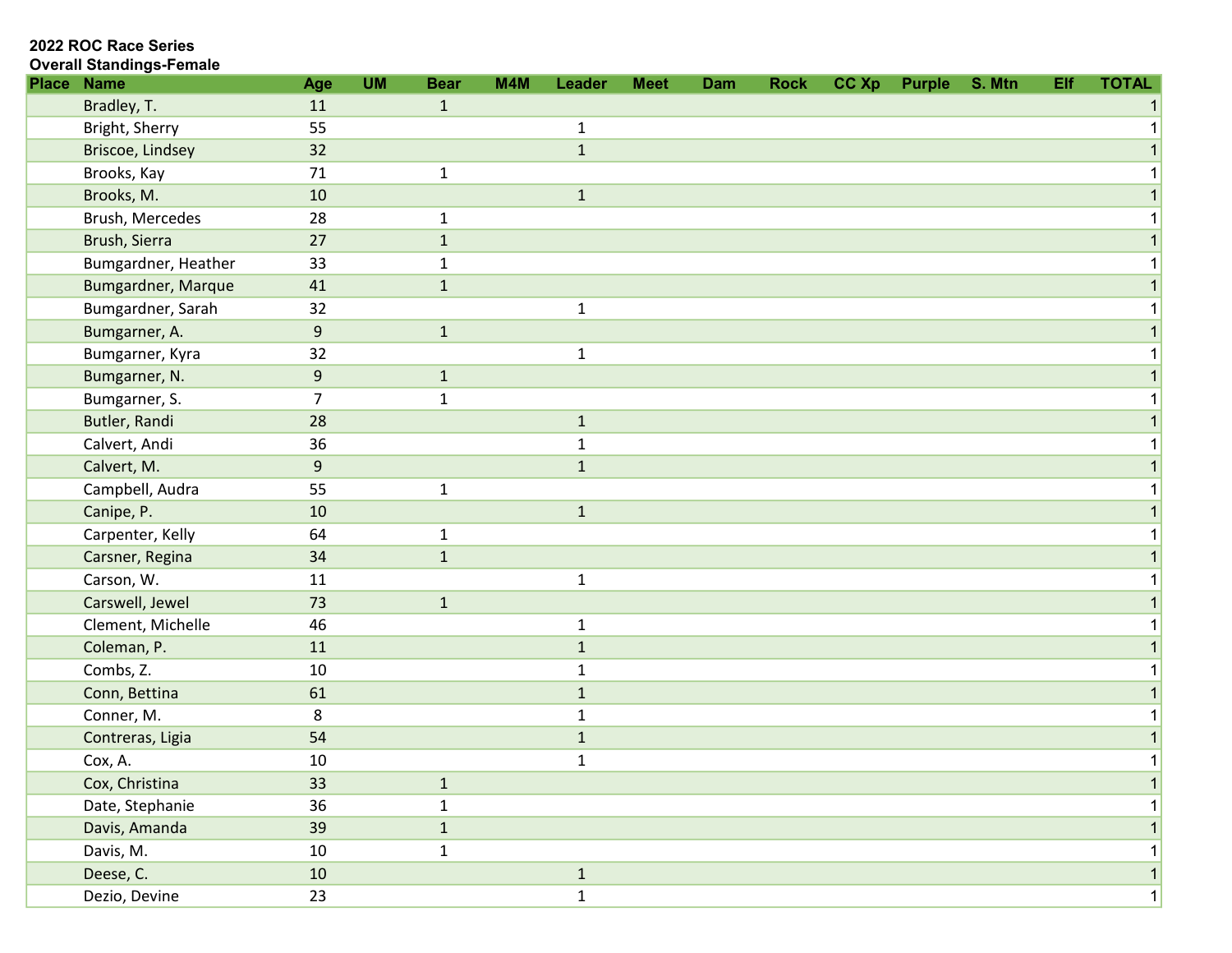| <b>Place</b> | <b>Name</b>            | Age            | <b>UM</b> | <b>Bear</b>  | M4M | Leader       | <b>Meet</b> | Dam | <b>Rock</b> | CC Xp | <b>Purple</b> | S. Mtn | Elf | <b>TOTAL</b> |
|--------------|------------------------|----------------|-----------|--------------|-----|--------------|-------------|-----|-------------|-------|---------------|--------|-----|--------------|
|              | Diehl, Carol           | 69             |           | $\mathbf{1}$ |     |              |             |     |             |       |               |        |     |              |
|              | Dixon, C.              | 11             |           | $\mathbf{1}$ |     |              |             |     |             |       |               |        |     |              |
|              | Dotson, Cindy          | 62             |           |              |     | $\mathbf{1}$ |             |     |             |       |               |        |     |              |
|              | Earle, Ashleigh        | 27             |           |              |     | $\mathbf 1$  |             |     |             |       |               |        |     |              |
|              | Edwards, Arianna       | 23             |           | $\mathbf{1}$ |     |              |             |     |             |       |               |        |     |              |
|              | Elias Guijosa, Liliana | 32             |           |              |     | $\mathbf 1$  |             |     |             |       |               |        |     |              |
|              | Ellis, Patti           | 64             |           |              |     | $\mathbf 1$  |             |     |             |       |               |        |     |              |
|              | Escalera, A.           | 8              |           |              |     | 1            |             |     |             |       |               |        |     |              |
|              | Evansek, Sara          | 24             |           |              |     | $1\,$        |             |     |             |       |               |        |     |              |
|              | Fajardo, S.            | 12             |           |              |     | 1            |             |     |             |       |               |        |     |              |
|              | Fajardo, Veronica      | 38             |           |              |     | $\mathbf{1}$ |             |     |             |       |               |        |     |              |
|              | Fincher, M.            | 11             |           |              |     | 1            |             |     |             |       |               |        |     |              |
|              | Fowler, Alisha         | 32             |           |              |     | $\mathbf{1}$ |             |     |             |       |               |        |     |              |
|              | Fowler, B.             | 9              |           |              |     | 1            |             |     |             |       |               |        |     |              |
|              | Fowler, Deborah        | 62             |           |              |     | $\mathbf{1}$ |             |     |             |       |               |        |     |              |
|              | Fox, A.                | 10             |           |              |     | $\mathbf{1}$ |             |     |             |       |               |        |     |              |
|              | Fox, Brandy            | 36             |           |              |     | $\mathbf{1}$ |             |     |             |       |               |        |     |              |
|              | Galloway, Anastyn      | 15             |           |              |     | 1            |             |     |             |       |               |        |     |              |
|              | Garland, Ashley        | 39             |           |              |     | $1\,$        |             |     |             |       |               |        |     |              |
|              | Garland, Ava           | 14             |           |              |     | $\mathbf{1}$ |             |     |             |       |               |        |     |              |
|              | Gay, O.                | $8\phantom{1}$ |           | $\mathbf{1}$ |     |              |             |     |             |       |               |        |     |              |
|              | Gembe, Ana             | 31             |           |              |     | $\mathbf{1}$ |             |     |             |       |               |        |     |              |
|              | Gettys, Christy        | 52             |           | $\mathbf{1}$ |     |              |             |     |             |       |               |        |     |              |
|              | Gettys, Debbie         | 54             |           |              |     | $\mathbf 1$  |             |     |             |       |               |        |     |              |
|              | Glover, Katherine      | 26             |           |              |     | $\mathbf{1}$ |             |     |             |       |               |        |     |              |
|              | Godfrey, R.            | 10             |           |              |     | $\mathbf{1}$ |             |     |             |       |               |        |     |              |
|              | Gooch, L.              | 9              |           |              |     | $\mathbf{1}$ |             |     |             |       |               |        |     |              |
|              | Gordon, S.             | 8              |           | $\mathbf 1$  |     |              |             |     |             |       |               |        |     |              |
|              | Greco, M.              | 11             |           |              |     | $\mathbf 1$  |             |     |             |       |               |        |     |              |
|              | Green, L.              | 9              |           |              |     | $\mathbf{1}$ |             |     |             |       |               |        |     | 1            |
|              | Greene, B.             | 11             |           |              |     | $\mathbf 1$  |             |     |             |       |               |        |     |              |
|              | Greene, Catherine      | 32             |           | $\mathbf{1}$ |     |              |             |     |             |       |               |        |     |              |
|              | Greene, K.             | 10             |           |              |     | $\mathbf 1$  |             |     |             |       |               |        |     |              |
|              | Greene, S.             | 9              |           |              |     | $\mathbf{1}$ |             |     |             |       |               |        |     |              |
|              | Greenlee, J.           | $8\phantom{.}$ |           |              |     | $\mathbf{1}$ |             |     |             |       |               |        |     |              |
|              | Gurley, S.             | 5              |           | $\mathbf 1$  |     |              |             |     |             |       |               |        |     | $1\vert$     |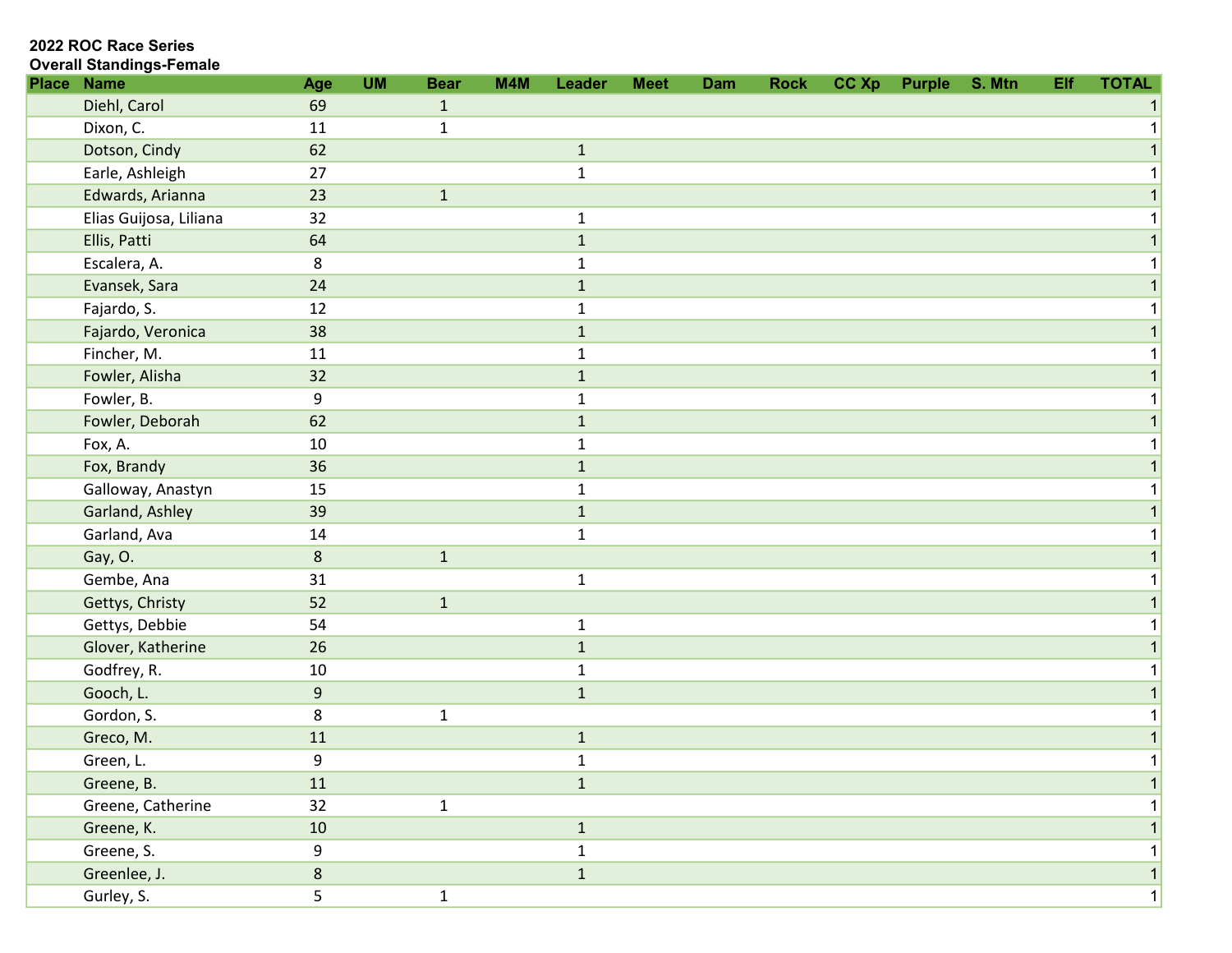| <b>Place</b> | <b>Name</b>         | Age    | <b>UM</b> | <b>Bear</b>  | M4M | Leader         | <b>Meet</b> | Dam | <b>Rock</b> | CC Xp | <b>Purple</b> | S. Mtn | Elf | <b>TOTAL</b> |
|--------------|---------------------|--------|-----------|--------------|-----|----------------|-------------|-----|-------------|-------|---------------|--------|-----|--------------|
|              | Hammond, Paula      | 72     |           | $\mathbf{1}$ |     |                |             |     |             |       |               |        |     |              |
|              | Hampton, A.         | 11     |           |              |     | $\mathbf{1}$   |             |     |             |       |               |        |     |              |
|              | Hamrick, E.         | 10     |           | $\mathbf{1}$ |     |                |             |     |             |       |               |        |     |              |
|              | Hamrick, Gina       | 51     |           | $\mathbf{1}$ |     |                |             |     |             |       |               |        |     |              |
|              | Hamrick, Hayden     | 22     |           | $\mathbf{1}$ |     |                |             |     |             |       |               |        |     |              |
|              | Hamrick, Mara       | 68     |           | 1            |     |                |             |     |             |       |               |        |     |              |
|              | Hamrick, Shannon    | 52     |           | $\mathbf 1$  |     |                |             |     |             |       |               |        |     |              |
|              | Hardin, M.          | 7      |           |              |     | $\mathbf{1}$   |             |     |             |       |               |        |     |              |
|              | Hardin, Susan       | 56     |           | $\mathbf{1}$ |     |                |             |     |             |       |               |        |     |              |
|              | Harmon, N.          | 11     |           | 1            |     |                |             |     |             |       |               |        |     |              |
|              | Harrill, C.         | 10     |           | $\mathbf{1}$ |     |                |             |     |             |       |               |        |     |              |
|              | Harrill, C.         | 8      |           |              |     | $\mathbf 1$    |             |     |             |       |               |        |     |              |
|              | Harrill, Gina       | 48     |           |              |     | $\mathbf{1}$   |             |     |             |       |               |        |     |              |
|              | Harris, B.          | 8      |           | $\mathbf{1}$ |     |                |             |     |             |       |               |        |     |              |
|              | Harris, B.          | 12     |           |              |     | $\mathbf{1}$   |             |     |             |       |               |        |     |              |
|              | Harris, B.          | 7      |           |              |     | $\mathbf{1}$   |             |     |             |       |               |        |     |              |
|              | Harrison, Victoria  | 28     |           | $\mathbf 1$  |     |                |             |     |             |       |               |        |     |              |
|              | Hendricks, Hollie   | 49     |           |              |     | $\mathbf 1$    |             |     |             |       |               |        |     |              |
|              | Hensley, Christin   | 33     |           | $\mathbf 1$  |     |                |             |     |             |       |               |        |     |              |
|              | Hensley, Donna      | 52     |           | $\mathbf{1}$ |     |                |             |     |             |       |               |        |     |              |
|              | Hensley, Jennifer   | 56     |           | $\mathbf{1}$ |     |                |             |     |             |       |               |        |     |              |
|              | Henson, Amber       | 26     |           | $\mathbf{1}$ |     |                |             |     |             |       |               |        |     |              |
|              | Higdon, Kelly       | 50     |           |              |     | $\mathbf{1}$   |             |     |             |       |               |        |     |              |
|              | Hill, J.            | 8      |           |              |     | $\mathbf{1}$   |             |     |             |       |               |        |     |              |
|              | Hill, L.            | 11     |           |              |     | $\mathbf{1}$   |             |     |             |       |               |        |     |              |
|              | Hill, Lauren        | 42     |           |              |     | $\mathbf{1}$   |             |     |             |       |               |        |     |              |
|              | Hinkle, H.          | 8      |           |              |     | $\mathbf{1}$   |             |     |             |       |               |        |     |              |
|              | Hinkle, S.          | 10     |           |              |     | $\overline{1}$ |             |     |             |       |               |        |     |              |
|              | Hobson, Kimberly    | 47     |           |              |     | $\mathbf{1}$   |             |     |             |       |               |        |     |              |
|              | Hodge, Bobbi        | 35     |           | $\mathbf{1}$ |     |                |             |     |             |       |               |        |     |              |
|              | Hodge, L.           | $11\,$ |           | $\mathbf{1}$ |     |                |             |     |             |       |               |        |     | 1            |
|              | Holland, natalie    | 16     |           | $\mathbf 1$  |     |                |             |     |             |       |               |        |     |              |
|              | Holland, Nicole     | 38     |           | $\mathbf{1}$ |     |                |             |     |             |       |               |        |     | 1            |
|              | Hollifield, Jessica | 32     |           |              |     | $\mathbf{1}$   |             |     |             |       |               |        |     | 1            |
|              | Hoskyn, Kris        | 52     |           |              |     | $\mathbf{1}$   |             |     |             |       |               |        |     | 1            |
|              | Houser, Stephanie   | 33     |           | $\mathbf{1}$ |     |                |             |     |             |       |               |        |     | 1            |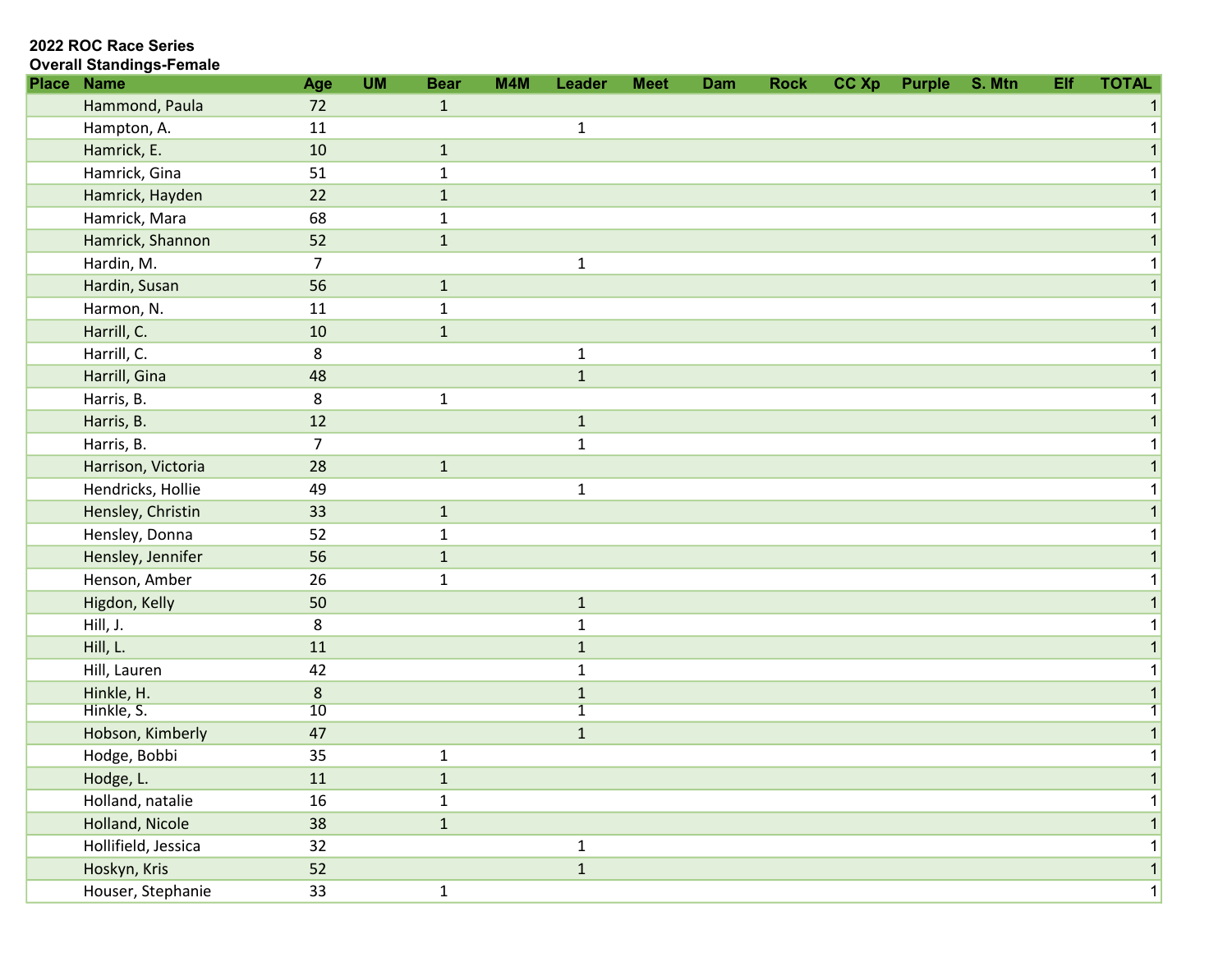| <b>Place</b> | <b>Name</b>          | Age            | <b>UM</b> | <b>Bear</b>  | M4M | Leader       | <b>Meet</b> | Dam | <b>Rock</b> | CC Xp | Purple | S. Mtn | Elf | <b>TOTAL</b> |
|--------------|----------------------|----------------|-----------|--------------|-----|--------------|-------------|-----|-------------|-------|--------|--------|-----|--------------|
|              | Hoyle, Megan         | 33             |           | $\mathbf{1}$ |     |              |             |     |             |       |        |        |     |              |
|              | Hudson, A.           | 9              |           | $\mathbf{1}$ |     |              |             |     |             |       |        |        |     |              |
|              | Hudson, S.           | 11             |           | $1\,$        |     |              |             |     |             |       |        |        |     |              |
|              | Hutchins, J.         | 12             |           | $\mathbf{1}$ |     |              |             |     |             |       |        |        |     |              |
|              | Hutchins, Suzanne    | 40             |           |              |     | $1\,$        |             |     |             |       |        |        |     |              |
|              | Jackson, C.          | 10             |           |              |     | 1            |             |     |             |       |        |        |     |              |
|              | Jarrell, Amanda      | 35             |           |              |     | $\mathbf{1}$ |             |     |             |       |        |        |     |              |
|              | Jenkins, Emily       | 28             |           |              |     | $\mathbf{1}$ |             |     |             |       |        |        |     |              |
|              | Jenne, Angela        | 44             |           |              |     | $\mathbf{1}$ |             |     |             |       |        |        |     |              |
|              | Jimenez, Debbie      | 40             |           |              |     | $\mathbf 1$  |             |     |             |       |        |        |     |              |
|              | Jimenez, Emily       | 18             |           |              |     | $1\,$        |             |     |             |       |        |        |     |              |
|              | Johnson, Cyndi       | 55             |           | $\mathbf 1$  |     |              |             |     |             |       |        |        |     |              |
|              | Joiner, N.           | 8              |           |              |     | $1\,$        |             |     |             |       |        |        |     |              |
|              | Jolley, M.           | 9              |           |              |     | $\mathbf 1$  |             |     |             |       |        |        |     |              |
|              | Jolley, Marsha       | 62             |           |              |     | $1\,$        |             |     |             |       |        |        |     |              |
|              | Jones, B.            | 10             |           |              |     | $\mathbf{1}$ |             |     |             |       |        |        |     |              |
|              | Jones, Sidney`       | 26             |           |              |     | $1\,$        |             |     |             |       |        |        |     |              |
|              | Keever, Kim          | 43             |           |              |     | $\mathbf{1}$ |             |     |             |       |        |        |     |              |
|              | Keitt, Kim           | 55             |           |              |     | $\mathbf{1}$ |             |     |             |       |        |        |     |              |
|              | Kennedy, A.          | 10             |           |              |     | $\mathbf{1}$ |             |     |             |       |        |        |     |              |
|              | Kennedy, Pam         | 51             |           | $\mathbf{1}$ |     |              |             |     |             |       |        |        |     |              |
|              | Kennedy, Tracie      | 42             |           |              |     | $\mathbf{1}$ |             |     |             |       |        |        |     |              |
|              | King, Caroline       | 29             |           |              |     | $\mathbf{1}$ |             |     |             |       |        |        |     |              |
|              | King, Keltcie        | 27             |           |              |     | $\mathbf{1}$ |             |     |             |       |        |        |     |              |
|              | King, Myra           | 55             |           |              |     | $\mathbf 1$  |             |     |             |       |        |        |     |              |
|              | L, Hallman           | 35             |           | $\mathbf 1$  |     |              |             |     |             |       |        |        |     |              |
|              | Lane, Barbie         | 51             |           |              |     | $\mathbf 1$  |             |     |             |       |        |        |     |              |
|              | Lane, M.             | 8              |           | $\mathbf{1}$ |     |              |             |     |             |       |        |        |     |              |
|              | Lattimore, Charlotte | 22             |           | $1\,$        |     |              |             |     |             |       |        |        |     |              |
|              | Ledford, N.          | 10             |           | $\mathbf{1}$ |     |              |             |     |             |       |        |        |     | 1            |
|              | Ledford, N.          | $\overline{9}$ |           |              |     | $1\,$        |             |     |             |       |        |        |     |              |
|              | Leverette, P.        | $10\,$         |           |              |     | $\mathbf{1}$ |             |     |             |       |        |        |     |              |
|              | Llama-Elias, B.      | $\overline{9}$ |           |              |     | $\mathbf 1$  |             |     |             |       |        |        |     |              |
|              | Loftin, R.           | $11\,$         |           |              |     | $\mathbf 1$  |             |     |             |       |        |        |     |              |
|              | Loper, H.            | $\bf 8$        |           | $\mathbf{1}$ |     |              |             |     |             |       |        |        |     |              |
|              | Lovelace, S.         | 8              |           |              |     | $\mathbf 1$  |             |     |             |       |        |        |     | $\mathbf{1}$ |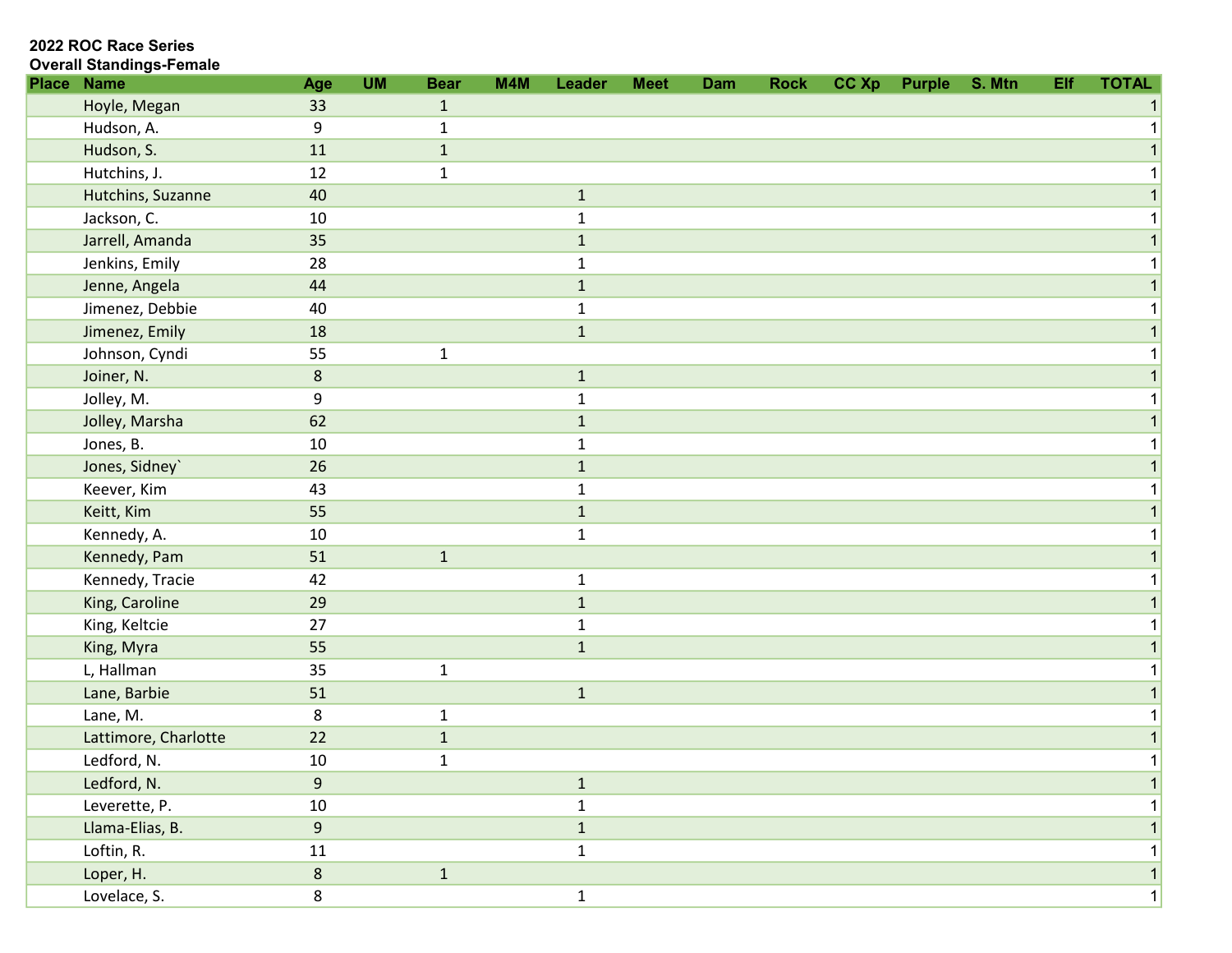2022 ROC Race Series

| <b>Place</b> | <b>Name</b>         | Age              | <b>UM</b> | <b>Bear</b>  | M4M | Leader       | <b>Meet</b> | Dam | <b>Rock</b> | CC Xp | <b>Purple</b> | S. Mtn | Elf | <b>TOTAL</b> |
|--------------|---------------------|------------------|-----------|--------------|-----|--------------|-------------|-----|-------------|-------|---------------|--------|-----|--------------|
|              | Lowery, A.          | 12               |           |              |     | $\mathbf{1}$ |             |     |             |       |               |        |     |              |
|              | Lowery, K.          | 10               |           | $\mathbf{1}$ |     |              |             |     |             |       |               |        |     |              |
|              | Lowery, K.          | 9                |           |              |     | $1\,$        |             |     |             |       |               |        |     |              |
|              | Luckadoo, April     | 34               |           |              |     | $\mathbf{1}$ |             |     |             |       |               |        |     |              |
|              | Luckadoo, K.        | 11               |           |              |     | $\mathbf 1$  |             |     |             |       |               |        |     |              |
|              | Luckadoo, K.        | 9                |           |              |     | $\mathbf{1}$ |             |     |             |       |               |        |     |              |
|              | Lynch, Laura        | 56               |           | $\mathbf{1}$ |     |              |             |     |             |       |               |        |     |              |
|              | Macopson, Donna     | 47               |           |              |     | $\mathbf{1}$ |             |     |             |       |               |        |     |              |
|              | Mann, H.            | $6\,$            |           |              |     | $\mathbf{1}$ |             |     |             |       |               |        |     |              |
|              | Martin, A.          | 9                |           |              |     | $\mathbf 1$  |             |     |             |       |               |        |     |              |
|              | Martin, Debbie      | 55               |           | $\mathbf 1$  |     |              |             |     |             |       |               |        |     |              |
|              | Mathis, Tracie      | 40               |           |              |     | $\mathbf{1}$ |             |     |             |       |               |        |     |              |
|              | Matthews, Jessica   | 44               |           |              |     | $\mathbf{1}$ |             |     |             |       |               |        |     |              |
|              | Mauney, A.          | 8                |           | $\mathbf{1}$ |     |              |             |     |             |       |               |        |     |              |
|              | McBrayer, G.        | 10               |           |              |     | $1\,$        |             |     |             |       |               |        |     |              |
|              | McCluney, Alice     | 43               |           |              |     | $\mathbf{1}$ |             |     |             |       |               |        |     |              |
|              | McCluney, M.        | 11               |           |              |     | $\mathbf 1$  |             |     |             |       |               |        |     |              |
|              | McCurry, Savannah   | 23               |           | $\mathbf{1}$ |     |              |             |     |             |       |               |        |     |              |
|              | McDaniel, Amanda    | 42               |           |              |     | $\mathbf{1}$ |             |     |             |       |               |        |     |              |
|              | McIntosh, Amber     | 30               |           | $\mathbf{1}$ |     |              |             |     |             |       |               |        |     |              |
|              | McKinney, Jessica   | 34               |           |              |     | $\mathbf 1$  |             |     |             |       |               |        |     |              |
|              | Meissner, Brittany  | 37               |           | $\mathbf 1$  |     |              |             |     |             |       |               |        |     |              |
|              | Mendez, I.          | $\overline{7}$   |           |              |     | $\mathbf{1}$ |             |     |             |       |               |        |     |              |
|              | Miller, A.          | 9                |           | $\mathbf{1}$ |     |              |             |     |             |       |               |        |     |              |
|              | Miller, A.          | 8                |           |              |     | $1\,$        |             |     |             |       |               |        |     |              |
|              | Miller, Penny       | 57               |           | $\mathbf 1$  |     |              |             |     |             |       |               |        |     |              |
|              | Mode, K.            | $\boldsymbol{9}$ |           |              |     | $1\,$        |             |     |             |       |               |        |     |              |
|              | Montcastle, Allison | 39               |           |              |     | $\mathbf{1}$ |             |     |             |       |               |        |     |              |
|              | Montcastle, Kaylie  | 13               |           |              |     | $\mathbf 1$  |             |     |             |       |               |        |     |              |
|              | Moore, Ashley       | 27               |           | $\mathbf{1}$ |     |              |             |     |             |       |               |        |     | 1            |
|              | Moore, Kali         | 26               |           | $\mathbf{1}$ |     |              |             |     |             |       |               |        |     |              |
|              | Morgan, Marla       | 46               |           | $\mathbf{1}$ |     |              |             |     |             |       |               |        |     |              |
|              | Mosely, A.          | 10               |           |              |     | $\mathbf{1}$ |             |     |             |       |               |        |     |              |
|              | Murray, K.          | 8                |           | $\mathbf 1$  |     |              |             |     |             |       |               |        |     |              |
|              | Murray, Tracy       | 52               |           |              |     | $\mathbf{1}$ |             |     |             |       |               |        |     |              |
|              | Navarro, Kerri      | 54               |           |              |     | $\mathbf{1}$ |             |     |             |       |               |        |     | 1            |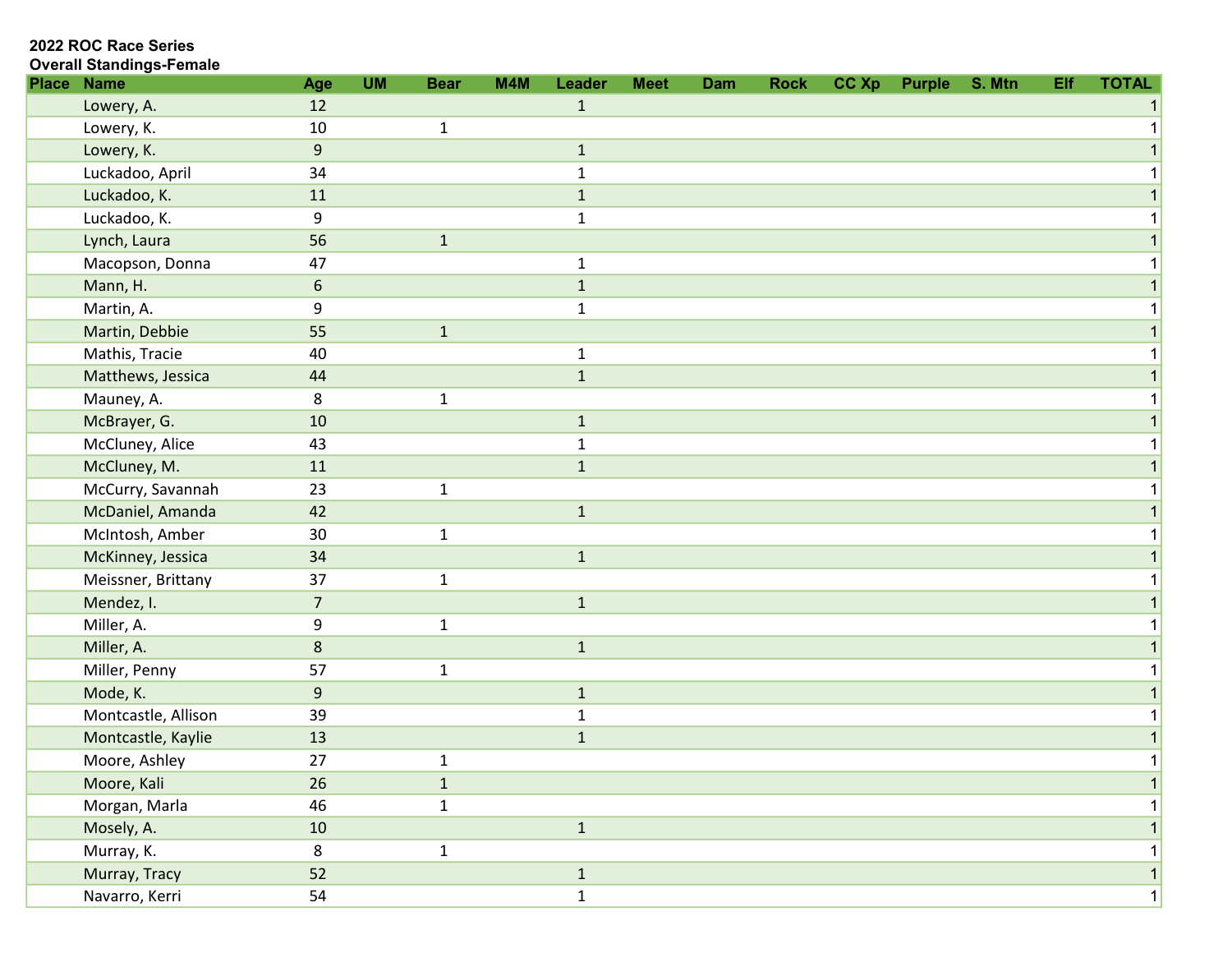| <b>Overall Standings-Female</b> |
|---------------------------------|
|                                 |

| <b>Place Name</b>      | Age            | <b>UM</b> | <b>Bear</b>  | M4M | Leader       | <b>Meet</b> | Dam | <b>Rock</b> | CC Xp | <b>Purple</b> | S. Mtn | Elf | <b>TOTAL</b> |
|------------------------|----------------|-----------|--------------|-----|--------------|-------------|-----|-------------|-------|---------------|--------|-----|--------------|
| Oglesby, L.            | 12             |           | $\mathbf{1}$ |     |              |             |     |             |       |               |        |     |              |
| Oglesby, Lindsey       | 41             |           | $\mathbf{1}$ |     |              |             |     |             |       |               |        |     |              |
| Owens, K.              | $\overline{9}$ |           |              |     | $\mathbf{1}$ |             |     |             |       |               |        |     |              |
| Ownbey, Angie          | 55             |           |              |     | 1            |             |     |             |       |               |        |     |              |
| Padgett, Lisa          | 31             |           |              |     | $\mathbf 1$  |             |     |             |       |               |        |     |              |
| Participant, Anonymous | 40             |           | $\mathbf{1}$ |     |              |             |     |             |       |               |        |     |              |
| Peterson, L.           | $\overline{7}$ |           |              |     | $1\,$        |             |     |             |       |               |        |     |              |
| Petty, T.              | 8              |           |              |     | $\mathbf{1}$ |             |     |             |       |               |        |     |              |
| Phipps, A.             | 4              |           |              |     | $\mathbf{1}$ |             |     |             |       |               |        |     |              |
| Phipps, Erica          | 35             |           |              |     | $\mathbf{1}$ |             |     |             |       |               |        |     |              |
| Pinkerton, K.          | 11             |           |              |     | $\mathbf 1$  |             |     |             |       |               |        |     |              |
| Ponton, C.             | 9              |           | $\mathbf 1$  |     |              |             |     |             |       |               |        |     |              |
| Pratt, O.              | 6              |           |              |     | $\mathbf 1$  |             |     |             |       |               |        |     |              |
| Price, Lizzi Anna      | 18             |           | $\mathbf{1}$ |     |              |             |     |             |       |               |        |     |              |
| Pruett, B.             | $\overline{9}$ |           |              |     | $\mathbf 1$  |             |     |             |       |               |        |     |              |
| Pruett, Karen          | 43             |           | $\mathbf{1}$ |     |              |             |     |             |       |               |        |     |              |
| Ramsey, Joyce          | 70             |           | $\mathbf 1$  |     |              |             |     |             |       |               |        |     |              |
| Randall, Lisa          | 54             |           | 1            |     |              |             |     |             |       |               |        |     |              |
| Ray, Sarah             | 26             |           |              |     | $\mathbf{1}$ |             |     |             |       |               |        |     |              |
| Rich, Darci            | 30             |           | $\mathbf{1}$ |     |              |             |     |             |       |               |        |     |              |
| Rippy, Renee           | 42             |           |              |     | $\mathbf{1}$ |             |     |             |       |               |        |     |              |
| Rivera, Tiffany        | 40             |           |              |     | $\mathbf 1$  |             |     |             |       |               |        |     |              |
| Roach, Breanne         | 33             |           |              |     | $\mathbf 1$  |             |     |             |       |               |        |     |              |
| Roberts, A.            | $\overline{7}$ |           |              |     | $\mathbf{1}$ |             |     |             |       |               |        |     |              |
| Roberts, E.            | 11             |           |              |     | 1            |             |     |             |       |               |        |     |              |
| Roddy, Charlotte       | 50             |           |              |     | 1            |             |     |             |       |               |        |     |              |
| Rogers, Holli          | 15             |           |              |     | $\mathbf{1}$ |             |     |             |       |               |        |     |              |
| Roland, B.             | 10             |           |              |     | 1            |             |     |             |       |               |        |     |              |
| Roland, Madyson        | 16             |           |              |     | $\mathbf 1$  |             |     |             |       |               |        |     |              |
| Rollins, Vonda Kay     | 53             |           |              |     | $\mathbf 1$  |             |     |             |       |               |        |     | 1            |
| Romney, N.             | 11             |           | $\mathbf{1}$ |     |              |             |     |             |       |               |        |     |              |
| Samuel, Chloe          | 14             |           |              |     | $\mathbf{1}$ |             |     |             |       |               |        |     |              |
| Sanford, M.            | 11             |           | $\mathbf{1}$ |     |              |             |     |             |       |               |        |     |              |
| Santiago, A.           | $\bf 8$        |           |              |     | $\mathbf{1}$ |             |     |             |       |               |        |     |              |
| Santiago, Valeria      | 14             |           |              |     | $\mathbf 1$  |             |     |             |       |               |        |     |              |
| Schlutow, B.           | 11             |           |              |     | $\mathbf{1}$ |             |     |             |       |               |        |     | 1            |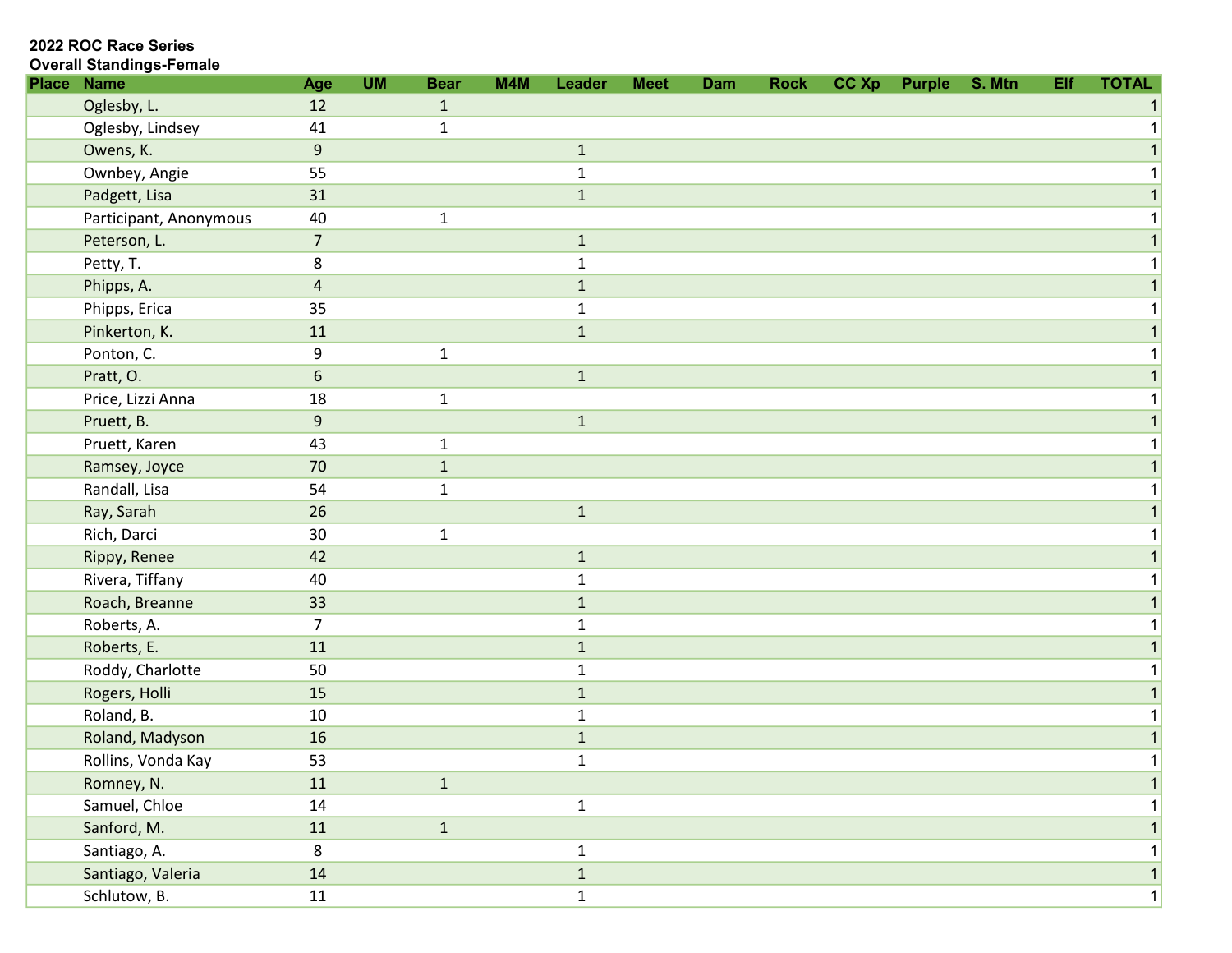2022 ROC Race Series

| <b>Place Name</b> | Age            | <b>UM</b> | <b>Bear</b>  | M4M | Leader       | <b>Meet</b> | <b>Dam</b> | <b>Rock</b> | CC Xp | Purple | S. Mtn | Elf | <b>TOTAL</b> |
|-------------------|----------------|-----------|--------------|-----|--------------|-------------|------------|-------------|-------|--------|--------|-----|--------------|
| Scruggs, Hanna    | 19             |           |              |     | $\mathbf{1}$ |             |            |             |       |        |        |     |              |
| Self, Ashley      | 27             |           |              |     | $\mathbf 1$  |             |            |             |       |        |        |     |              |
| Shackley, Taylor  | 28             |           |              |     | $\mathbf 1$  |             |            |             |       |        |        |     |              |
| Skipper, A.       | 11             |           | $\mathbf{1}$ |     |              |             |            |             |       |        |        |     |              |
| Smith, Angela     | 37             |           | $\mathbf 1$  |     |              |             |            |             |       |        |        |     |              |
| Smith, Ayla       | 15             |           |              |     | $\mathbf{1}$ |             |            |             |       |        |        |     |              |
| Smith, P.         | $9\,$          |           | $\mathbf 1$  |     |              |             |            |             |       |        |        |     |              |
| Smith, Ramona     | 67             |           | $\mathbf{1}$ |     |              |             |            |             |       |        |        |     |              |
| Smith, Sandy      | 31             |           | $\mathbf{1}$ |     |              |             |            |             |       |        |        |     |              |
| Smith, Summer     | 16             |           |              |     | $\mathbf 1$  |             |            |             |       |        |        |     |              |
| Sparks, M.        | $\bf 8$        |           |              |     | $\mathbf{1}$ |             |            |             |       |        |        |     |              |
| Staley, B.        | 10             |           |              |     | $\mathbf{1}$ |             |            |             |       |        |        |     |              |
| Stanfield, Lakin  | 33             |           |              |     | $\mathbf{1}$ |             |            |             |       |        |        |     |              |
| Starnes, Caitlin  | 27             |           |              |     | $\mathbf{1}$ |             |            |             |       |        |        |     |              |
| Strother, K.      | $\bf 8$        |           |              |     | $\mathbf 1$  |             |            |             |       |        |        |     |              |
| Suits, A.         | 8              |           |              |     | $\mathbf 1$  |             |            |             |       |        |        |     |              |
| Swain, Kate       | 13             |           | $\mathbf 1$  |     |              |             |            |             |       |        |        |     |              |
| Swink, K.         | 11             |           | $\mathbf{1}$ |     |              |             |            |             |       |        |        |     |              |
| T, Lail           | 57             |           | $\mathbf{1}$ |     |              |             |            |             |       |        |        |     |              |
| Thompson, H.      | 7              |           |              |     | $\mathbf{1}$ |             |            |             |       |        |        |     |              |
| Thompson, Josie   | 45             |           |              |     | $\mathbf 1$  |             |            |             |       |        |        |     |              |
| Toney, Jessica    | 27             |           |              |     | $\mathbf{1}$ |             |            |             |       |        |        |     |              |
| Toney, Sheila     | 55             |           |              |     | $\mathbf{1}$ |             |            |             |       |        |        |     |              |
| Toney, T.         | 10             |           | $\mathbf{1}$ |     |              |             |            |             |       |        |        |     |              |
| Torvinen, A.      | 11             |           | $\mathbf{1}$ |     |              |             |            |             |       |        |        |     |              |
| Torvinen, Andeena | 42             |           | $\mathbf{1}$ |     |              |             |            |             |       |        |        |     |              |
| Turner, Brandi    | 31             |           | $\mathbf{1}$ |     |              |             |            |             |       |        |        |     |              |
| Turner, R.        | 6              |           | $\mathbf{1}$ |     |              |             |            |             |       |        |        |     |              |
| Upton, Kayla      | 26             |           | $\mathbf 1$  |     |              |             |            |             |       |        |        |     |              |
| Vargas, Mandy     | 45             |           | $\mathbf{1}$ |     |              |             |            |             |       |        |        |     |              |
| Walker, Kenley    | 13             |           |              |     | $\mathbf 1$  |             |            |             |       |        |        |     |              |
| Walker, Michala   | 27             |           |              |     | $\mathbf{1}$ |             |            |             |       |        |        |     |              |
| Wall, Lynn        | 66             |           | $\mathbf{1}$ |     |              |             |            |             |       |        |        |     |              |
| Waters, N.        | 11             |           | $\mathbf{1}$ |     |              |             |            |             |       |        |        |     |              |
| Waters, R.        | $\overline{9}$ |           |              |     | $\mathbf{1}$ |             |            |             |       |        |        |     |              |
| Weast, Jane       | 52             |           | $\mathbf{1}$ |     |              |             |            |             |       |        |        |     |              |